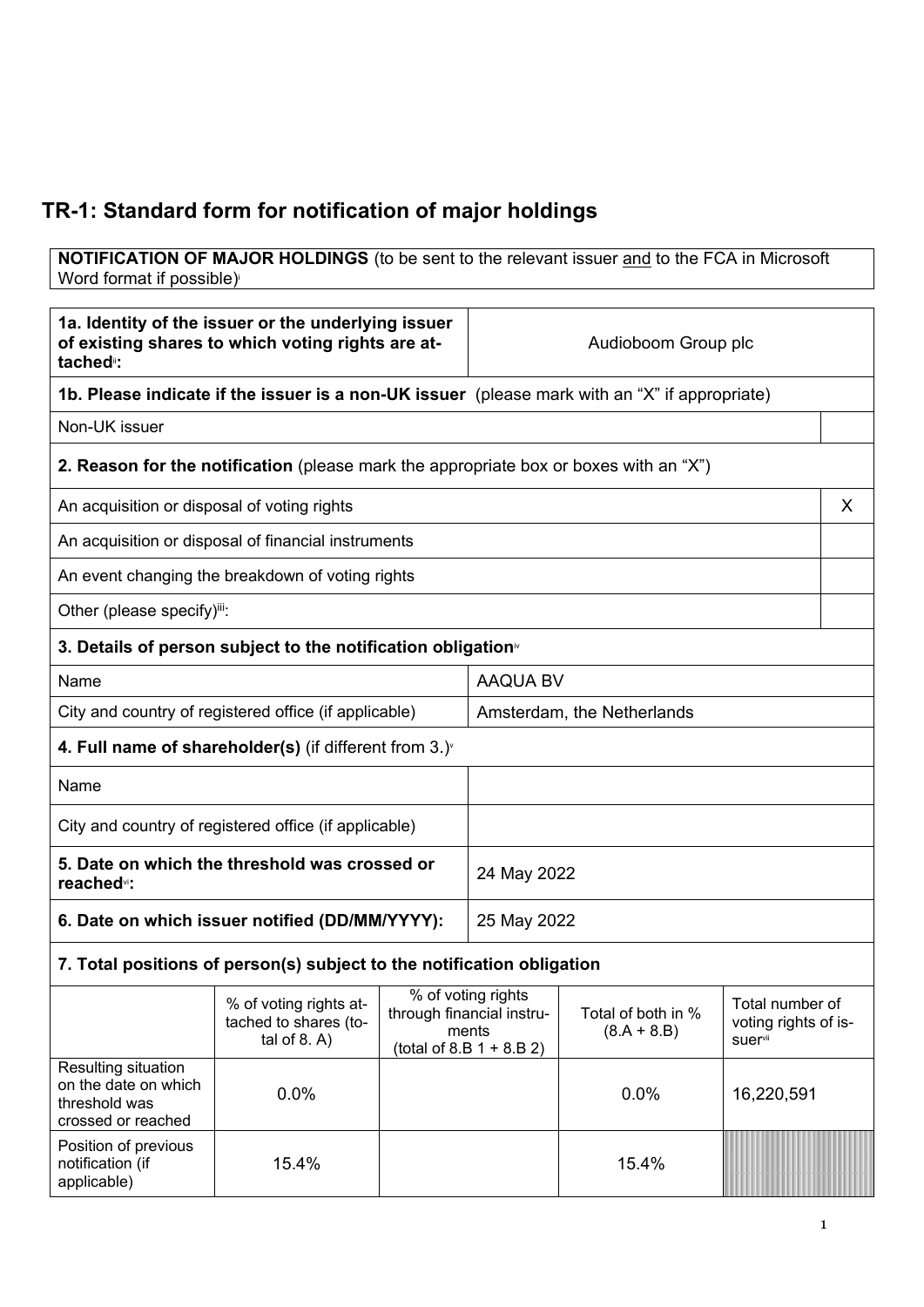## **8. Notified details of the resulting situation on the date on which the threshold was crossed or reached**viii

## **A: Voting rights attached to shares**

| Class/type of<br>shares | Number of voting rightsix                                     |                                                                       | % of voting rights                                            |                                                                       |  |
|-------------------------|---------------------------------------------------------------|-----------------------------------------------------------------------|---------------------------------------------------------------|-----------------------------------------------------------------------|--|
| ISIN code (if possible) | <b>Direct</b><br>(Art 9 of Directive<br>2004/109/EC) (DTR5.1) | <b>Indirect</b><br>(Art 10 of Directive<br>2004/109/EC)<br>(DTR5.2.1) | <b>Direct</b><br>(Art 9 of Directive<br>2004/109/EC) (DTR5.1) | <b>Indirect</b><br>(Art 10 of Directive<br>2004/109/EC)<br>(DTR5.2.1) |  |
|                         | 0                                                             |                                                                       | 0.0%                                                          |                                                                       |  |
|                         |                                                               |                                                                       |                                                               |                                                                       |  |
|                         |                                                               |                                                                       |                                                               |                                                                       |  |
| <b>SUBTOTAL 8. A</b>    |                                                               | 0                                                                     | 0.0%                                                          |                                                                       |  |

| B 1: Financial Instruments according to Art. 13(1)(a) of Directive 2004/109/EC (DTR5.3.1.1 (a)) |                                        |                                         |                                                                                                        |                    |
|-------------------------------------------------------------------------------------------------|----------------------------------------|-----------------------------------------|--------------------------------------------------------------------------------------------------------|--------------------|
| Type of financial in-<br>strument                                                               | <b>Expiration</b><br>date <sup>x</sup> | Exercise/<br><b>Conversion Periodxi</b> | <b>Number of voting rights</b><br>that may be acquired if<br>the instrument is<br>exercised/converted. | % of voting rights |
|                                                                                                 |                                        |                                         |                                                                                                        |                    |
|                                                                                                 |                                        |                                         |                                                                                                        |                    |
|                                                                                                 |                                        |                                         |                                                                                                        |                    |
|                                                                                                 |                                        | <b>SUBTOTAL 8. B 1</b>                  |                                                                                                        |                    |

| 2004/109/EC (DTR5.3.1.1 (b))           |                                        | B 2: Financial Instruments with similar economic effect according to Art. 13(1)(b) of Directive |                                                     |                            |                    |
|----------------------------------------|----------------------------------------|-------------------------------------------------------------------------------------------------|-----------------------------------------------------|----------------------------|--------------------|
| <b>Type of financial</b><br>instrument | <b>Expiration</b><br>date <sup>x</sup> | Exercise/<br><b>Conversion Pe-</b><br>riod xi                                                   | <b>Physical or</b><br>cash<br><b>settlement</b> xii | Number of<br>voting rights | % of voting rights |
|                                        |                                        |                                                                                                 |                                                     |                            |                    |
|                                        |                                        |                                                                                                 |                                                     |                            |                    |
|                                        |                                        |                                                                                                 |                                                     |                            |                    |
|                                        |                                        |                                                                                                 | <b>SUBTOTAL</b><br>8.B.2                            |                            |                    |